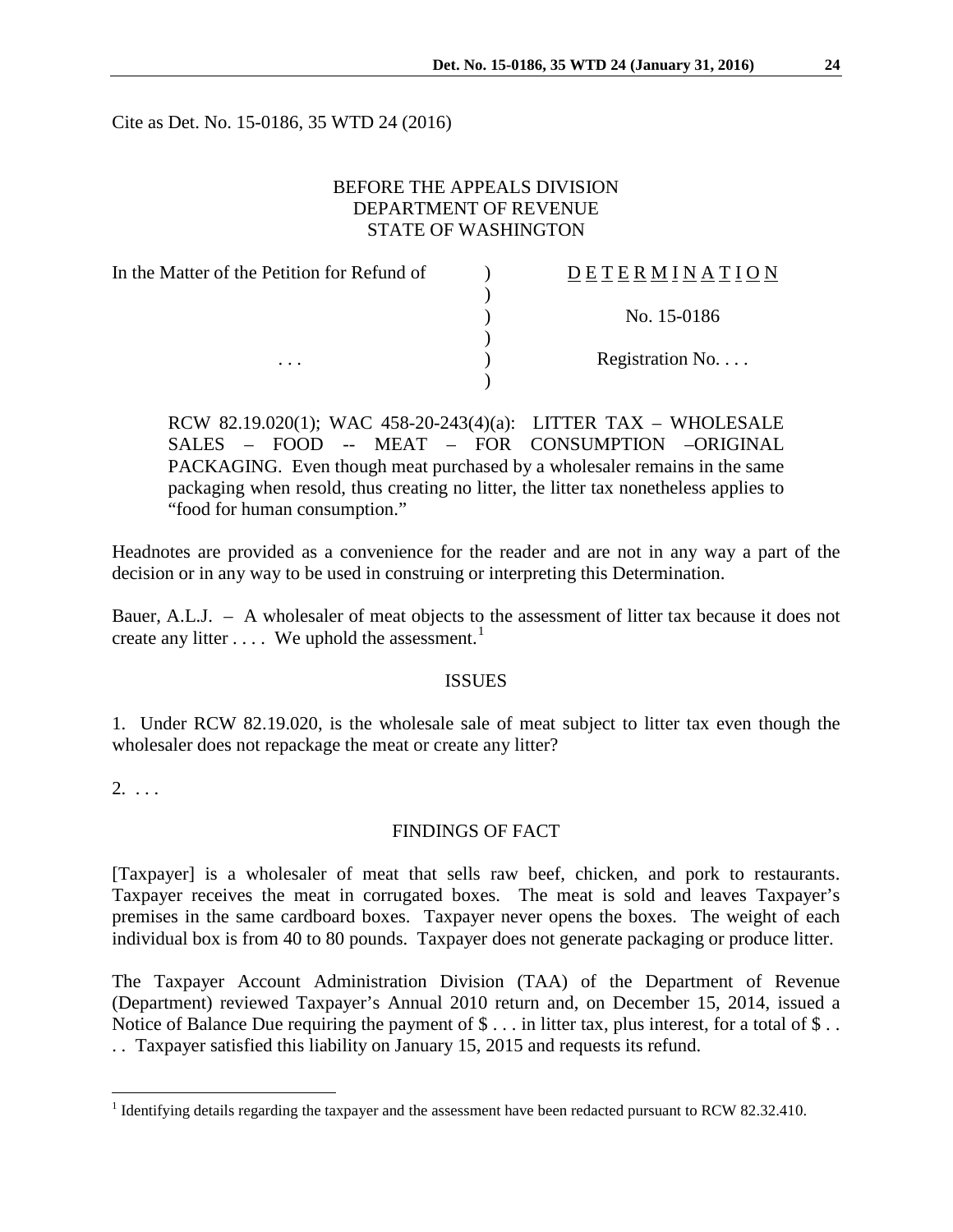Statewide litter and recycling programs outlined in Chapter 70.93 RCW are funded by the Waste Reduction, Recycling, and Litter Control Account.<sup>[2](#page-1-0)</sup> Originally passed by the Washington State Legislature in 1971 as the Model Litter Control Act, the law was the first of its kind anywhere.<sup>[3](#page-1-1)</sup> Voters ratified the law in the 1972 general election as an alternative to beverage container deposits.<sup>[4](#page-1-2)</sup> Funds in the account come from a litter tax on those industries that sell, manufacture, or distribute products and packaging that tend to generate litter.<sup>[5](#page-1-3)</sup> The tax is unique because it was businesses and industries who originally proposed to tax themselves. The tax rate, which has not changed since 1971, is relatively small at .015 percent, which equates to \$150 per \$1 million of gross proceeds.<sup>[6](#page-1-4)</sup> Because tax is broad-based, it does not create any noticeable effect on consumer prices.<sup>[7](#page-1-5)</sup> In the late 1990's, the tax was generating between \$5 and \$7 million per year.<sup>[8](#page-1-6)</sup>

The litter tax was originally codified in chapter 70.93 RCW (Waste Reduction, Recycling, and Model Litter Control Act). In 1992, the litter tax provisions were moved to chapter 82.19 RCW (The Revenue Act). RCW 82.19.010 imposes the litter tax as follows:

In addition to any other taxes, there is hereby levied and there shall be collected by the department of revenue from every person for the privilege of engaging within this state in business as a manufacturer, as a wholesaler, or as a retailer, a litter tax equal to the value of products listed in RCW 82.19.020, including by-products, manufactured within this state, multiplied by fifteen one-thousandths of one percent in the case of manufacturers, and equal to the gross proceeds of sales of the products listed in RCW 82.19.020 that are sold within this state multiplied by fifteen one-thousandths of one percent in the case of wholesalers and retailers.

(Emphasis added.) In order for the litter tax to apply to the desired broad base of taxpayers and products that might ultimately contribute to the state's litter problem, RCW 82.19.020 provides:

To accomplish effective litter control within the state and to allocate a portion of the cost of administering this chapter to those industries whose products, including the packages, wrappings, and containers thereof, are reasonably related to the litter problem, the tax imposed in this chapter shall only apply to the value of products or the gross proceeds of sales of products falling into the following categories:

(1) Food for human or pet consumption.

(2) Groceries.

(3) Cigarettes and tobacco products.

<span id="page-1-0"></span><sup>&</sup>lt;sup>2</sup> The law has also been known as the Model Litter Control and Recycling Act.<br><sup>3</sup> Six other states have similar laws: Nebraska, New Jersey, Ohio, Rhode Island, Tennessee, and Virginia.

<span id="page-1-2"></span><span id="page-1-1"></span><sup>4</sup> *See Litter Laws & Litter Tax*, Department of Ecology, Litter[, http://www.litter.wa.gov/laws.html#a1](http://www.litter.wa.gov/laws.html#a1) (last visited Jul. 10, 2015.)

<sup>5</sup> *See id.*

<span id="page-1-5"></span><span id="page-1-4"></span><span id="page-1-3"></span><sup>6</sup> *See id.* <sup>7</sup> *See id.*

<span id="page-1-6"></span><sup>8</sup> *See id.*